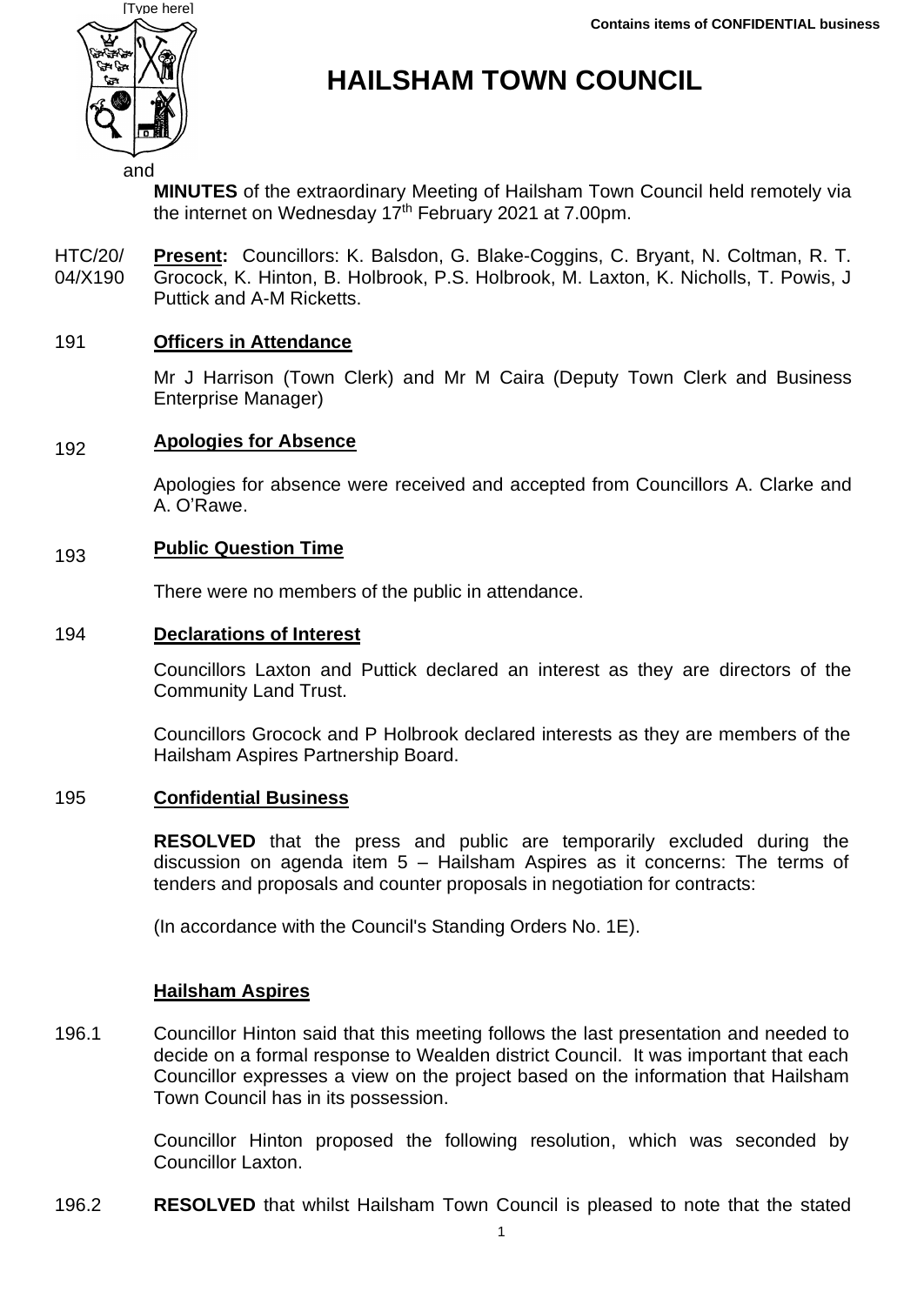Vision for the Hailsham Aspires project / masterplan seeks to support the Vision set out in the Town Councils Hailsham Neighbourhood Plan but considers, based on the information available and briefings received from the District Council, that the masterplan options will fail to achieve the desired Objectives and that the draft proposals will have an unacceptable, harmful impact on the built and natural environment of the town centre and wider Town.

It is considered that the size and scale of the proposals are excessive and would result in a development at odds with the established character of the town centre and its surrounding hinterland. The development as proposed would involve an excessive land take and expansion of built form amounting to an overdevelopment and proposals which do not reflect the established grain and character of the town environment.

The proposals are predominantly residential development lead at the expense of achieving a satisfactory scale of development and a mix of uses, including the retention of the existing bowling green and other community uses.

The proposals would generate significant levels of traffic into the town centre and surrounding roads increasing current levels of congestion and further adversely affecting air quality. Existing traffic problems are already well known and promised highway infrastructure improvements and mitigation have not been forthcoming despite the significant development that has already taken place and is ongoing.

The Town Council therefore does not support the project proposals as currently presented.

196.3 This resolution was carried by 8 votes to 0 with 5 abstentions.